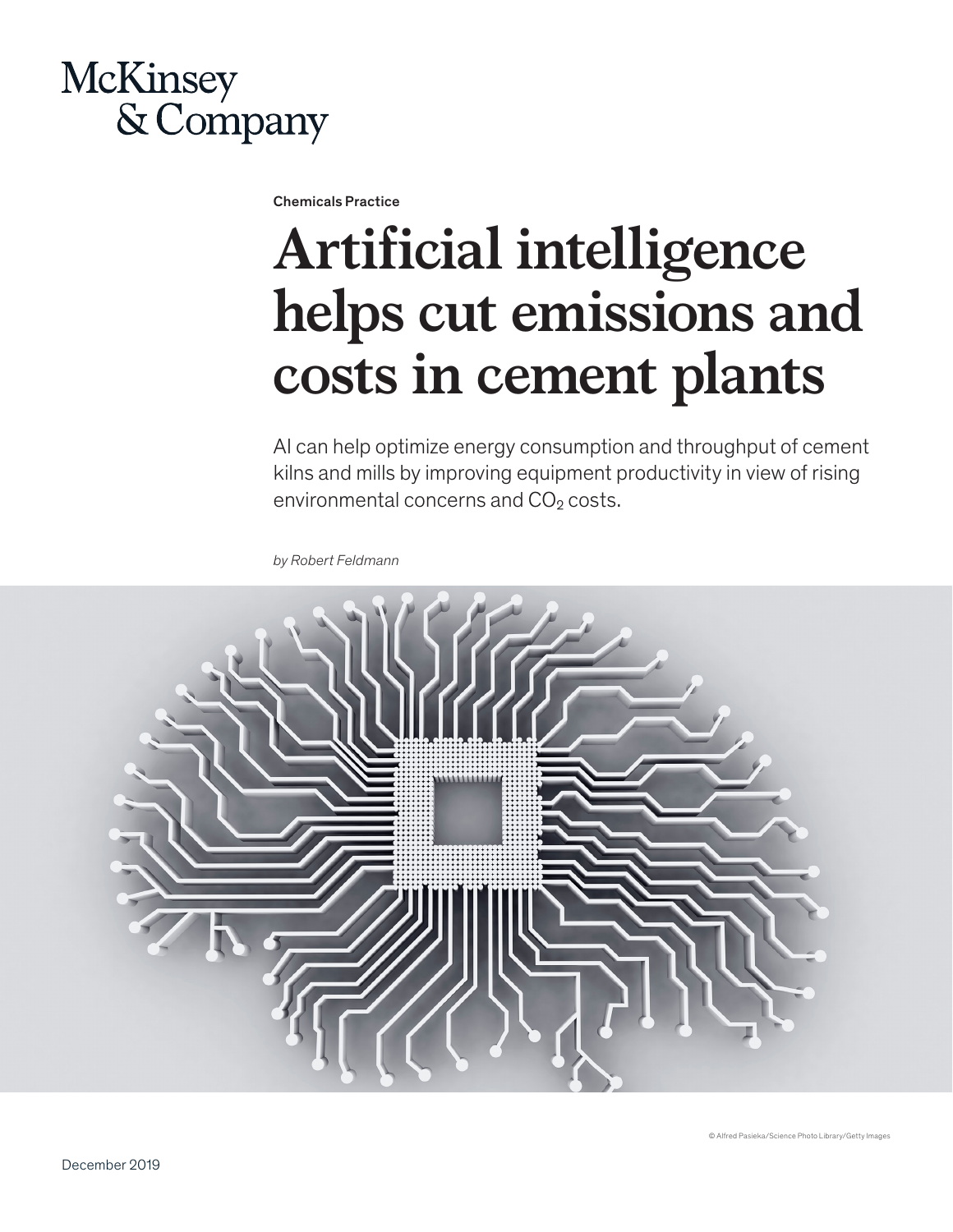Worldwide, more than 2,200 cement plants consume enormous amounts of fuel and electric energyand produce approximately 5 percent of all global  $CO<sub>2</sub>$  emissions. Cement plant owners are under intensifying pressure to curb emissions and benefit from more efficient and profitable plants. Still, they have a long way to go.

Significant fluctuations and performance volatility in throughput, energy usage, and other operating parameters of up to 50 percent from average or more remain. Such situations persist largely because conventional automation and control systems have reached their limits for handling inherently unstable chemical process–type operations.

Our research shows that applying artificial intelligence (AI) to heavy manufacturing holds great promise (exhibit). In fact, one plant's application of AI in its autonomous mode resulted in throughput and energy efficiency improvement rates of up to 10 percent. As a result, profits increased from additional revenues and reduced energy, as well as reduced  $CO<sub>2</sub>$  emissions. emca AI peak performance

## Exhibit

## **Improved productivity from AI asset optimization reduces operations by 500 hours per year and increases production by more than 10 percent.**

Feed rate per hour of development over 24 months at a vertical raw mill, tons per hour<sup>1</sup>



<sup>1</sup> Indexed and anonymized. Development from January 2016 to November 2018. <sup>2</sup> Advanced process controls are switched off during asset optimizer operations.